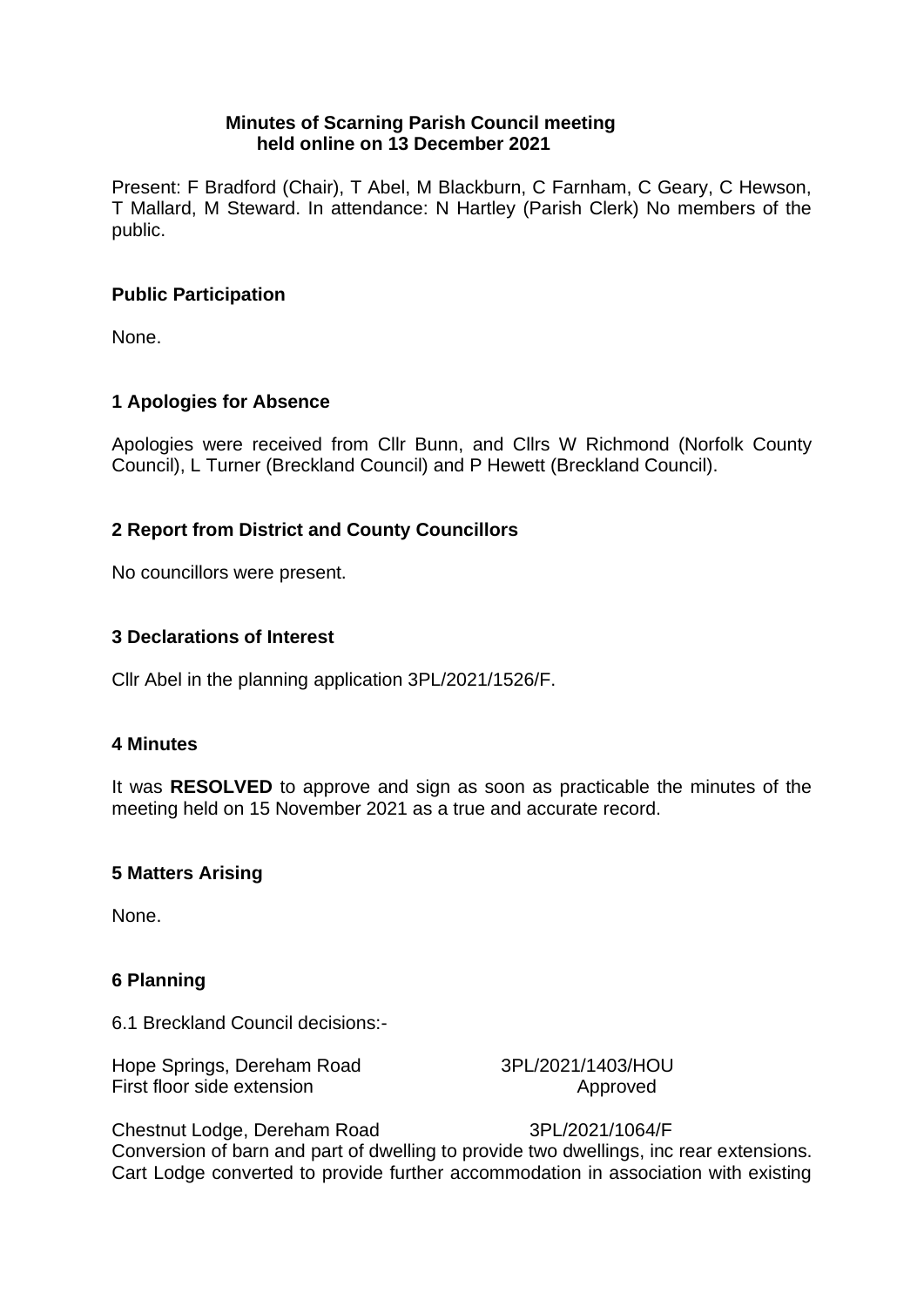dwelling, together with infill extension between dwelling and cart lodge inc new access arrangements access arrangements

Scarning Grange, Dereham Road 3PL/2021/1330/F Change of use of land to garden, relocation of tennis court with tennis pavilion. Proposed extension to form drive through/porch

Approved

Scarning Grange, Dereham Road 3PL/2021/1331/LB Change of use of land to garden, relocation of tennis court with tennispavilion. Proposed extension to form drive through/porch

Approved

23 Allwood Avenue 3PL/2021/1462/HOU First floor extension over garage and utility **Approved** 

Asam Investments Ltd, 3 Scarning Fen 3PL/2021/1260/F Erection of dwelling and a state of the Approved

6.2 Application considered

Land at Pennymeadow Nursery, Podmore Lane 3PL/2021/1526/F New dwelling and garages with ancillary accommodation over (Amended scheme dwelling re-orientated) No objection

# **7 Finance**

7.1 The following payments were approved in accordance with the Budget:-

N Hartley, clerk's salary, £1,376.05 Lights4Fun, additional lights for Christmas tree, £47.50 Scarning Village Hall, hire of hall to 30/11/21, £170 N Hartley, reimbursement for Council printer ink, £103.74 NGF Play, repairs to Blackthorn Drive play area, £632.06 Mid-Norfolk Conservation Volunteers, clearance of Water Meadows, £65 Norfolk Parish Training & Support. new councillor course, £40 Eon, unmetered street light electricity, £166.11

7.2 The following payment had been received:-

Breckland Council, Green Grant for Leds for the Council's street lights, £500

7.3 The meeting received a report of Actual to Budgeted expenditure

7.4 Cllr Farnham noted he had carried out his Internal Control Officer's report and that everything was in order.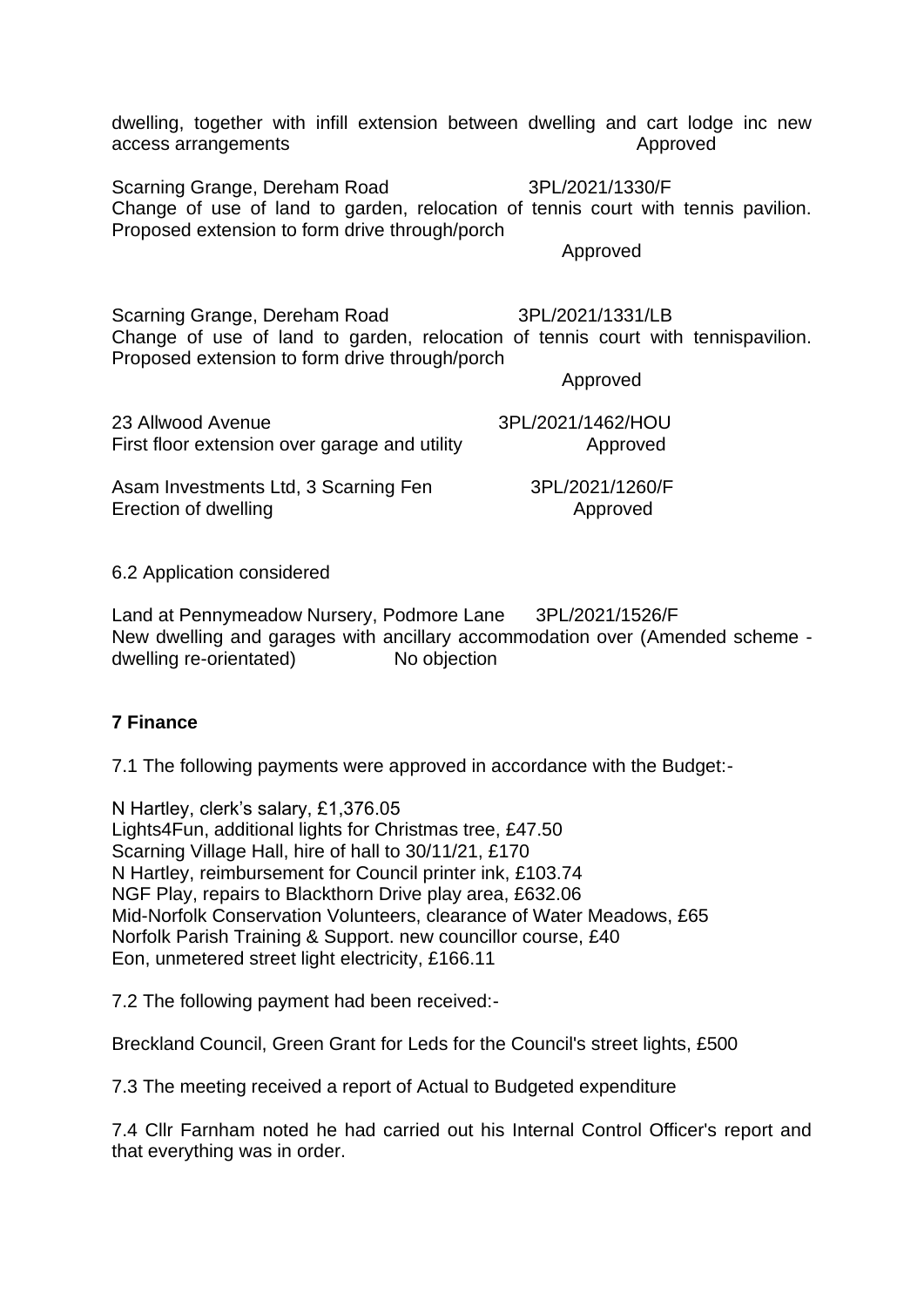# **8 Clerk's Report**

The meeting received a copy of the Clerk's report. The report is attached to these minutes.

### **9 Filming at Meetings**

It was **RESOLVED** to approve a Filming at Meetings document.

### **10 Grants Policy**

The Council considered amendments to its Grants policy. It was **RESOLVED** to approve the amended document.

### **11 Cleaning the Council's bus shelters**

The Council considered quotes to clean three of its four bus shelters. It was **RESOLVED** to approve Skwegii Window Cleaners to carry out the work and to clean first the shelter at Black Horse Close.

### **12 Beacon Newsletter**

The Council further discussed printing of copies of the Beacon. It was thought the Council should adopt a more green policy and to minimise the use of paper and ink. It was **RESOLVED** to print four copies, each to be placed in a re-useable folder. The copies to be placed in the church, the phone box by the Village Hall, the Co-op and the school. If residents would like their own printed copy, the Council will ask for £3 per copy. The clerk's contact details will be on each copy of the folder.

### **13 Terms of Reference with Scarning Playing Field Committee**

The meeting considered a proposal to document the Terms of Reference between the Parish Council and Scarning Playing Field Committee. It was **RESOLVED** to draw up a document making clear who is responsible for the maintenance and upkeep of the different facilities on the playing field.

### **14 Beacon (Dereham Road)**

The Council considered a proposal to relocate the Beacon from Dereham Road layby to the Shipdham Lane playing field. It was **RESOLVED** that there is no need to move the beacon and that its location part way between the newer and older parts of the village is the best location.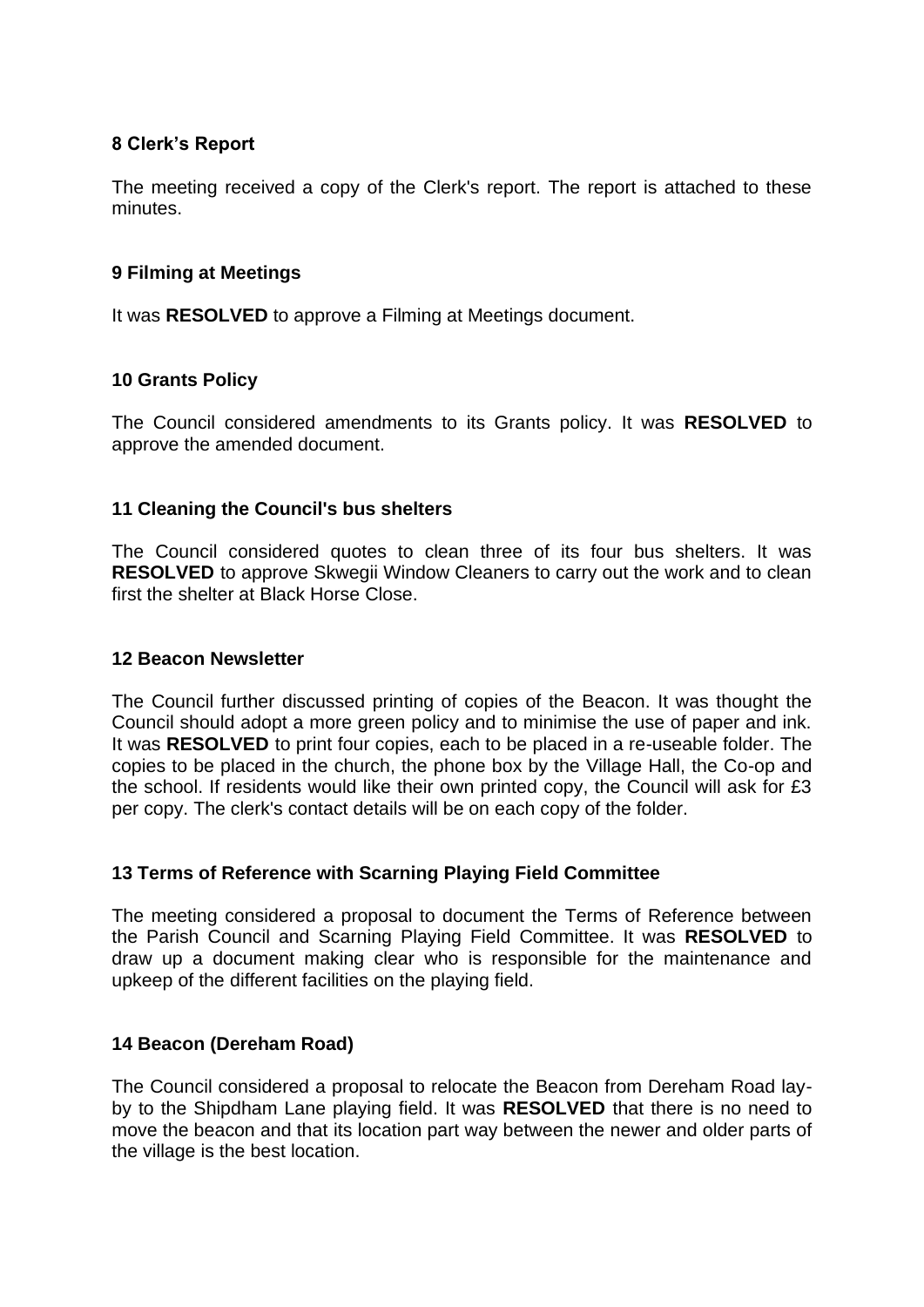### **15 Request from Scarning PCC to cut the churchyard grass in 2022**

The Council considered a request from Scarning PCC to cut the churchyard grass in 2022. It was **RESOLVED** that the Council will cut the grass in 2022 and to use the same contractor.

### **16 Bright Ideas for Scarning proposals**

The Council will consider further proposals in the new year. Each councillor will submit five proposals through the clerk for discussion at each meeting. The Council will produce a list of the proposals setting out which of them it can achieve and which it cannot (together with the reasons it cannot achieve them).

### **17 Queen's Jubilee 2022**

Cllr Mallard noted that the next meeting regarding the Jubilee will be in March 2022 as there is nothing further that can be done at this time.

### **18 Speed Watch group**

Cllr Geary noted that further training will take place in February. The Council **RESOLVED** to pay £30 for the hire of a venue for the training.

#### **19 Draft Budget for 2022/23**

It was **RESOLVED** to approve the Budget for 2022/23, as submitted by the Budget Committee and to maintain the Precept at £38,000.

#### **20 Defibrillator**

The Council had been asked by the Village Hall Trust who was responsible for repairing a floodlight above the phone box/defibrillator. The Council agreed that it was only responsible for covering the electricity costs.

#### **21 Items for inclusion in the next agenda**

Further items from Bright Ideas for Scarning.

Location of the Covid plaque.

The rental of the former Highway Surveyors Land at Chapel Lane.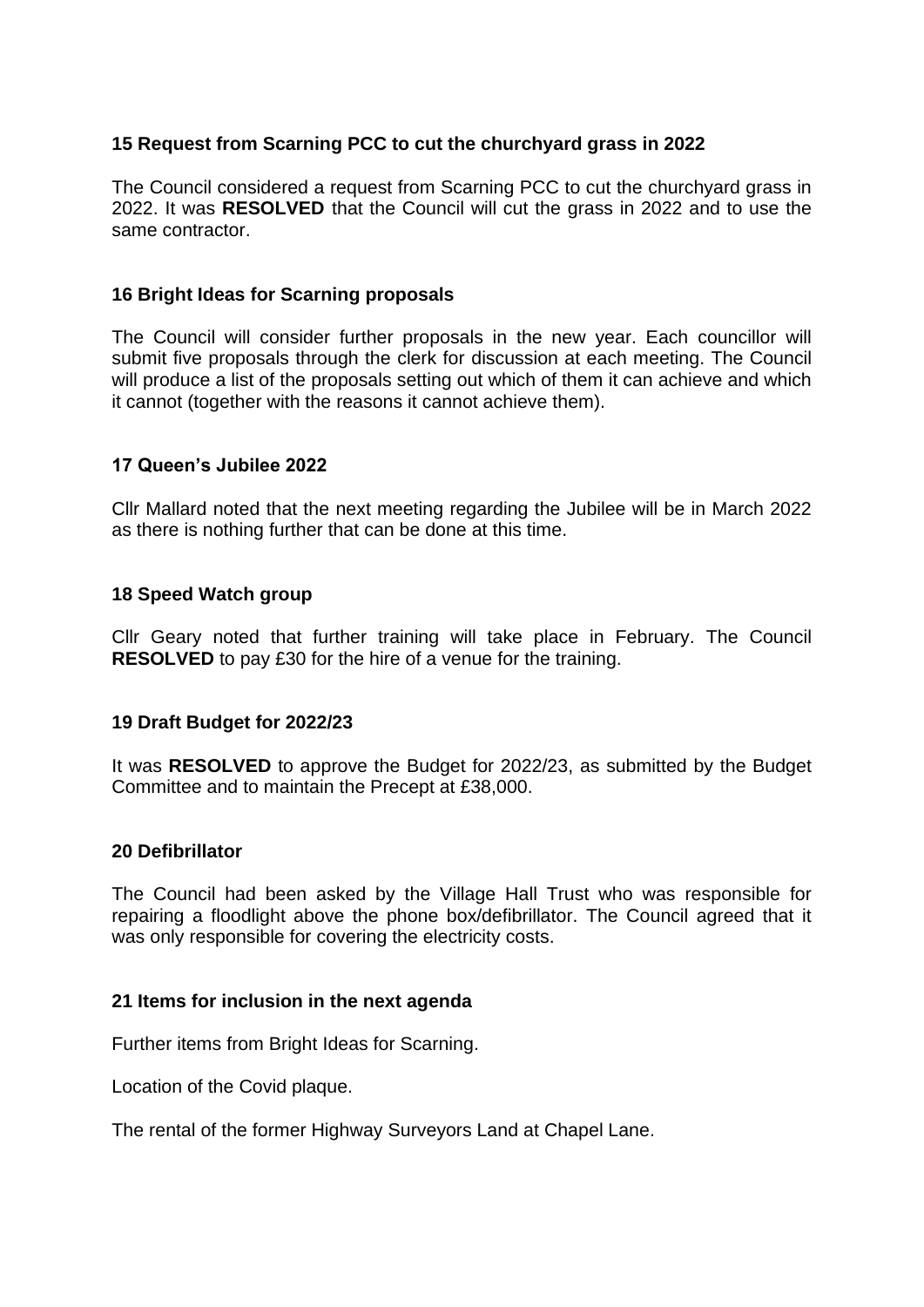## **22 Next Parish Council Meeting**

The next Parish Council meeting will be held on January 17, 2022 at 7.30pm.

**A resolution was passed under the Public Admission to Meetings Act 1960, to exclude members of the public and press from the meeting to allow discussion of the following confidential item.**

### **23 Sale of former Highway Surveyors land at Chapel Lane**

The Council considered further a proposal to buy the former Highway Surveyors land at Chapel Lane. It was acknowledged that the land is a parish asset and there is no necessity to sell it. It was **RESOLVED** that the Council did not wish to sell the land. At the January meeting, the Council will consider the current rental agreement and will review the rent.

There being no further business, the meeting was closed at 9pm.

# **Clerk's Report (December meeting)**

### **Beacon (Dereham Road lay-by)**

Norfolk County Council has given permission to move the beacon/install a new beacon in a more central position. Bunnings to supply new post. Chris Farnham and Tim Abel to install. A new tree to be planted in place of the beacon. A proposal to be put at the meeting to move the beacon to a different location.

### **Fen Road**

William Richmond met Norfolk County Council re plans to build up the bank at the junction of Fen Road and the Broadway. He may have an update.

**Footpath at Scarning Fen**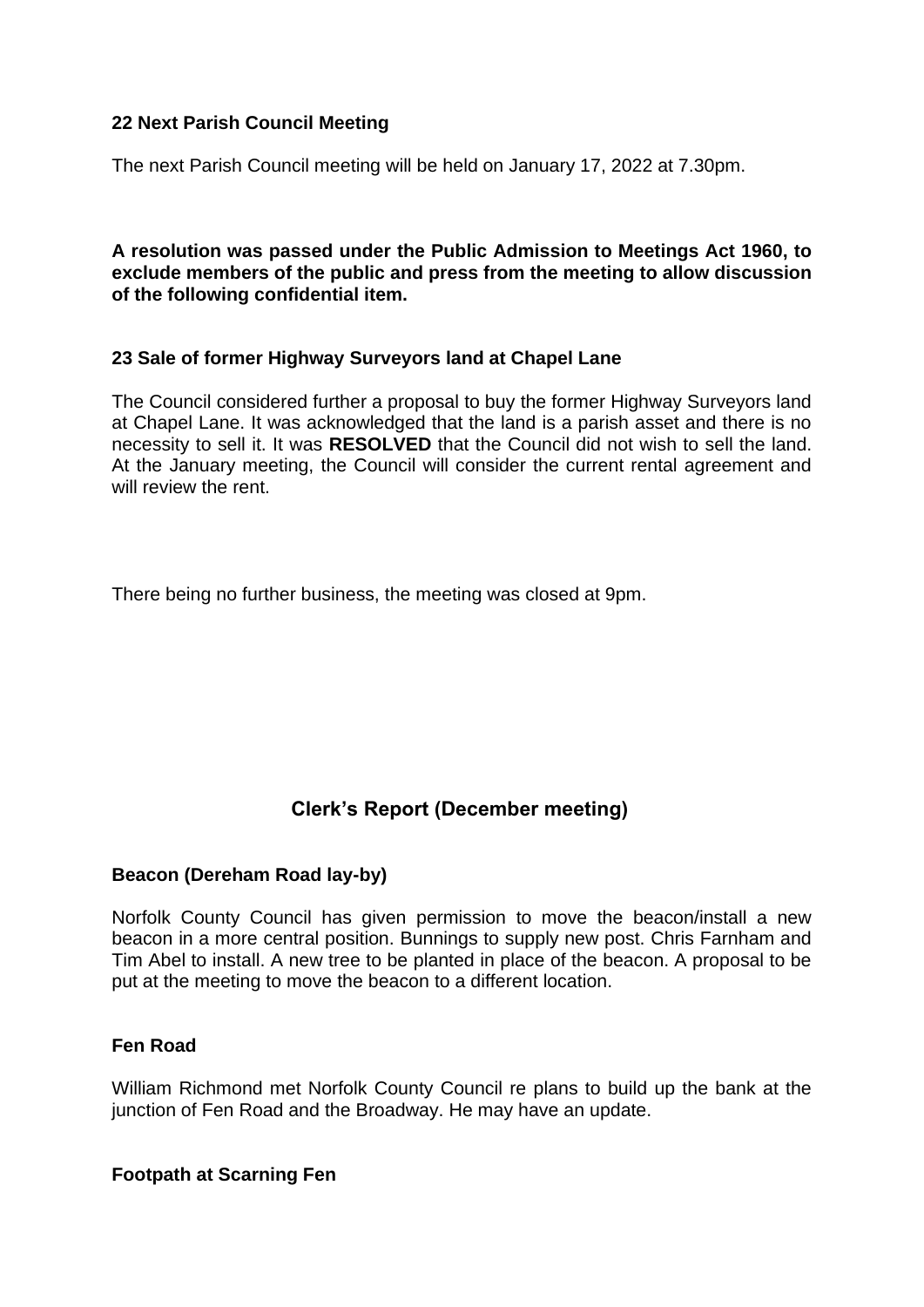William Richmond met Norfolk County Council to review the work at the Stone Road entrance to the Fen footpath. He may have an update.

### **Highways Issues**

I am waiting to hear back from Norfolk County Council re the following:-

A request from Scarning PCC to repair/resurface the pavement outside Scarning church between the lay by to the left of the church and the gates next to Chapel Lane.

Cutting back the hedge outside the old rectory where it overhangs the lay by and possible drainage issues in the layby.

Cutting back the undergrowth/hedges on Dereham Road (opposite Chestnut Road).

The condition of the pavement outside 1 and 2 Hall Cottages.

Who is responsible for 'pushing back' the hedge next to 1 Hall Cottages/Saints View but on the Shipdham Lane side where the hedge has been cut recently.

### **Speeding**

We received the following from the Police:-

I have raised this with the local Beat Managers and am aware that our Roads Policing Officers were in the area on 29 September. You will also be pleased to learn that I also raised this on the behalf of the Scarning Parish Council at the Dereham SNAP Meeting and this has been adopted as one of the SNAP Priorities, so I am hopeful that you will see more of a presence over the coming weeks.

#### **Temporary closure of Green Lane**

Green Lane has been closed. Norfolk County Council has been asked to make Green Lane into a public footpath/bridleway (Minute 14 - meeting 21 June 2021). They are waiting to see what happens after Green Lane is closed over this autumn/winter.

#### **WATER MEADOWS**